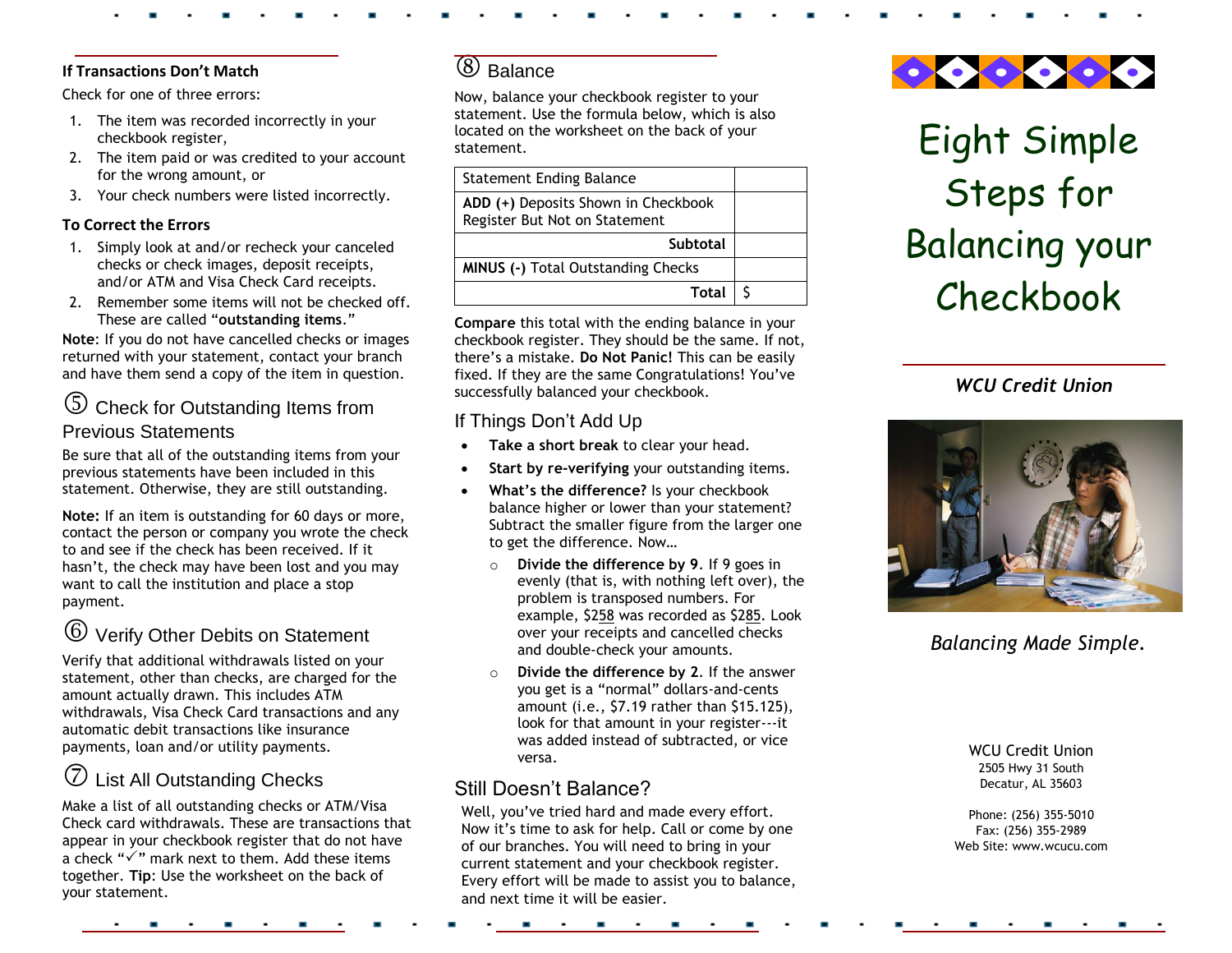

### **Do You Fit in One of these Categories?**

A) **Nice try, but…** - You try to balance your checkbook using pencil and paper, but find it frustrating and have difficulty making the numbers agree.

B) **See No Evil** - You avoid the frustration altogether by  $\mathbb D$  Ignoring your monthly statement altogether, <sup>2</sup> Using the institution's balance, or Keeping an approximation in your head.

This brochure will help simplify the balancing process and hopefully reduce the anxiety level when your statement arrives.

### **How Your Statement Works**

Seldom will your statement and checkbook register agree. But, that is no reason to panic. It's merely a matter of timing.

**Your statement lists** the transactions *posted to* or *cleared* to your account as of the closing date. The closing date is usually found in the upper righthand corner of the first page of your statement.

**Once your statement has closed**, it will take a few days for the information to be printed and for it to arrive in the mail. Meanwhile, you are continuing to write checks, make ATM withdrawals and/or deposits, and hopefully, keeping track of these transactions in your checkbook register.

Remember, it also takes a few days for your checks, ATM, Visa Check Card, and/or deposit transactions to be recorded on your account.

### Record, Balance, Repeat

Recording each transaction in your checkbook register and adding or subtracting it from the balance is the first step to simplifying the balancing act.

It's important to record the transaction **at the time** you actually write the check, make a withdrawal, or make a deposit.

By **recording the transactions and balancing** your account total in your checkbook register, you'll get a clearer picture of your spending habits and know exactly how much money you have. And, if for some reason you detect a problem, the sooner you can correct it, the better.

### The Balancing Act

Balancing your checkbook each month within a day or two of receiving your statement will not only reduce your stress level, it will lessen the amount of time it takes to complete the task.

**On the back of your monthly statement** is a handy form to help you balance. Use it along with the following steps to make balancing a snap.

Before you begin, gather the following



Your last two statements

Your checkbook and register

 Any ATM and/or Visa CheckCard Receipts that you did not record in your checkbook register

A pencil

### Eight Steps to Balancing

### Record Interest Earned

In your checkbook register, enter all of the interest earned on your account (if applicable). The interest earned will appear on the front of your statement.

Add this balance. Be sure to record any other credit amounts listed, such as corrections by the institution.

### Record Service Charges, Etc.

In your checkbook register, record any charges that have been subtracted from your account, as shown on your statement. These charges may include:

- $\Box$  Monthly services charges
- $\Box$  Per check charges
- $\Box$  ATM transaction charges
- $\Box$  Non-sufficient Funds fees

Subtract these charges from your register balance.

Last Checkbook balance

Interest from Statement  $+$ 

Subtotal

Service Charges from Statement

"New" Checkbook Balance

**-**

### Verify Deposit Amounts

Look at your latest statement and verify that all deposits listed match the deposit amounts listed in your checkbook register.

Make a list of any deposits that are listed in your register but do not appear on your statement. Add these together. **Tip**: Use the worksheet on the back of your statement.

| Date | <b>Outstanding Deposits</b> | Amount |
|------|-----------------------------|--------|
|      |                             |        |
|      |                             |        |
|      |                             |        |
|      |                             |        |
|      | Total                       |        |

### Match All Check Entries

Match the entries in your register with the transactions listed on your statement. Compare check numbers, dates, and dollar amounts on all checks written. If these items match, place a check " $\checkmark$ " mark next to the transaction in both your register and on the statement.

If they, don't match, circle the item in both places so that you can come back to fix the error once all of the transactions have been checked off.

Go to the next page >>>>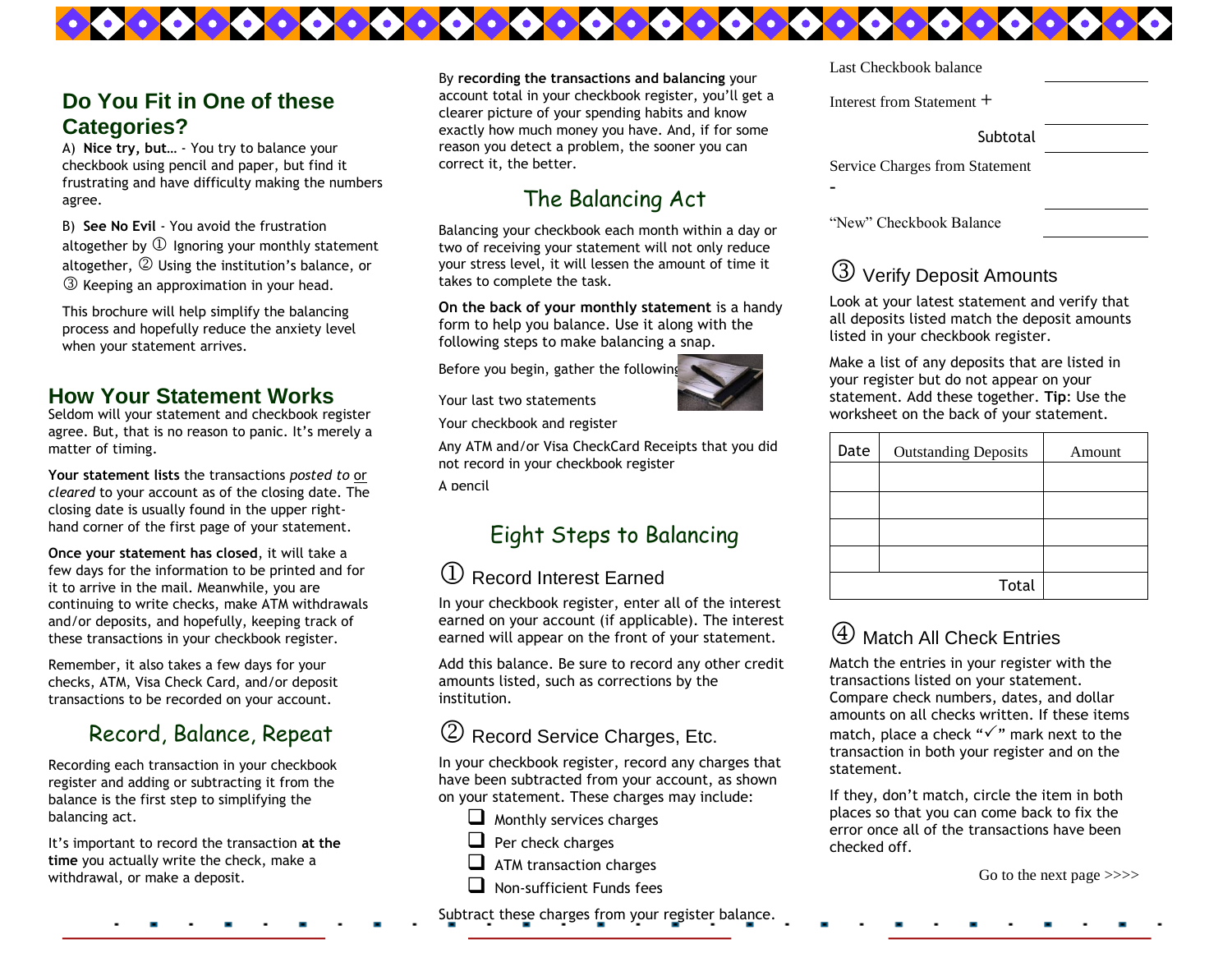$\mathbf{r}$ **A** . . . .

### **CREATING AN EFFECTIVE PERSONAL BUDGET**

| Step 1.  | In Table 1, fill in the estimated dollar amount that you spend on Essential Monthly |
|----------|-------------------------------------------------------------------------------------|
|          | Expenses in the column labeled "Current Spending." Use the blank lines to           |
|          | describe additional expenses that are not already on the list.                      |
| Step 2.  | Add the total of all of your Current Essential Monthly Expenses in the Total        |
|          | Essential Monthly Expenses row (first column).                                      |
| Step 3.  | In Table 2, fill in the estimated dollar amount that you spend on Other Monthly     |
|          | Expenses in the column labeled "Current Spending." Use the blank lines to describe  |
| Step 4.  | Add the total of all of your Other Monthly Expenses in the Total Other Monthly      |
|          | Expenses row (first column).                                                        |
| Step 5.  | Write the Total Essential Monthly Expenses number from Table 1 in the Total         |
|          | Essential Monthly Expenses row in Table 2 (first column).                           |
| Step 6.  | At the bottom of Table 2, add the Total Other Monthly Expenses and the Total        |
|          | Essential Monthly Expenses to get Total Living Expenses.                            |
| Step 7.  | Copy the Total Living Expenses number into the Total Monthly Living Expenses blank  |
|          | in the formula below.                                                               |
| Step 8.  | Calculate your Monthly Gross and Net Income. Your Net income is your income         |
|          | after income taxes and other withholdings, like 401k, are deducted.                 |
| Step 9.  | Copy the Total Net Income number into the Total Net Monthly Income blank in         |
|          | the formula to the right.                                                           |
| Step 10. | Using the formula above, subtract Total Monthly Living Expenses from Total Net      |
|          | Monthly Income. If the number is positive, then you are living within your budget   |
|          | and should consider investing the "excess" money in a savings account, money        |
|          | market, or other investment option, or payoff outstanding debts. If the number is   |
|          | negative, then you are spending more than your income allows. Go to Step 11.        |
| Step 11. | Review each line in Tables 1 & 2. Determine if you can save additional money by     |
|          | reducing certain expenses, especially those in Table 2. Write these reductions in   |
|          | the Necessary Changes column. You may be surprised just how much money you          |
|          | find without adding any new income.                                                 |
| Step 12. | Write the new values for your monthly expenses in the Planned Budget columns of     |
|          | Tables 1 & 2 and calculate your Planned Budget.                                     |
|          | Your Planned Budget represents your goal for next month. Monitor your expenses,     |
|          | and at the end of the month compare them with your budget. Make modifications       |
|          | to your budget as necessary.                                                        |
|          | Congratulations on taking your first step to better money management!               |
|          |                                                                                     |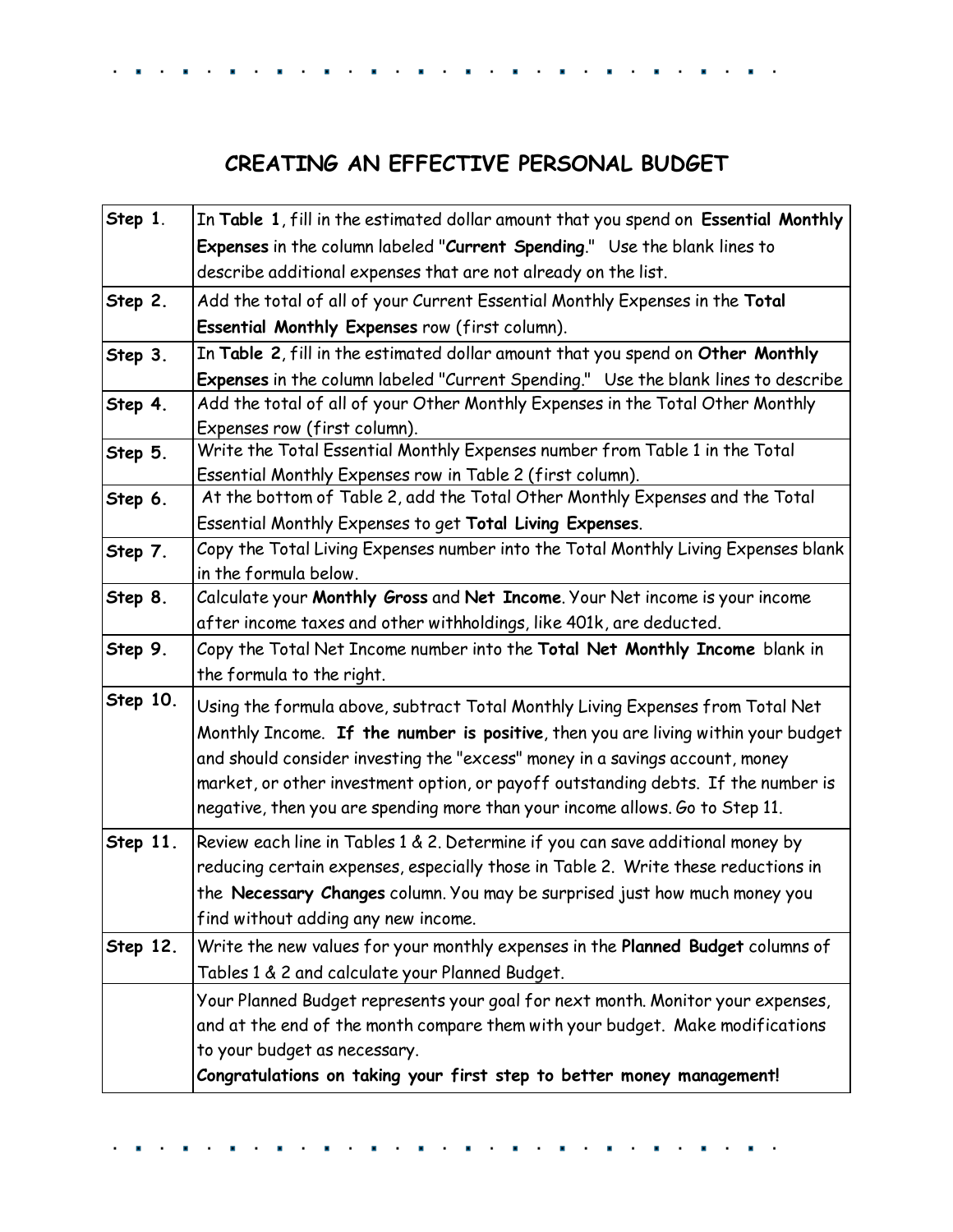#### **PERSONAL BUDGET PLANNER**

#### Name:

| Month and Year_                           |                           |               |                                                |    |
|-------------------------------------------|---------------------------|---------------|------------------------------------------------|----|
| Table 1                                   | CURRENT NECESSARY PLANNED |               | Table 2                                        | с  |
| <b>ESSENTIAL MONTHLY EXPENSES</b>         | \$<br>SPENDING: CHANGES   | <b>BUDGET</b> | OTHER MONTHLY EXPENSES                         | SF |
|                                           |                           |               |                                                |    |
| Home                                      |                           |               | Credit Card Payments                           |    |
| Rent or Mortgage                          |                           |               | <b>Installment Loan Payments</b>               |    |
| Electricity                               |                           |               |                                                |    |
| Water/ Sewer/ Garbage                     |                           |               |                                                |    |
| Telephone - Local                         |                           |               |                                                |    |
| Telephone - Long Distance                 |                           |               | Entertainment                                  |    |
|                                           |                           |               | Eating Out or Ordering In                      |    |
|                                           |                           |               | Movie Tickets                                  |    |
|                                           |                           |               | Plays/Concerts                                 |    |
| Food                                      |                           |               | <b>VCR/DVD Movie Rentals</b>                   |    |
| Groceries                                 |                           |               | CDs, Tapes, Music Supplies                     |    |
| School Lunches                            |                           |               | Sporting Events                                |    |
| Work Lunches                              |                           |               | <b>Internet Access Fees</b>                    |    |
|                                           |                           |               | Books, Magazines, Newspapers                   |    |
|                                           |                           |               |                                                |    |
| Transportation                            |                           |               |                                                |    |
| Car Payment                               |                           |               |                                                |    |
| Car Insurance                             |                           |               | <b>Clubs/Organizations</b>                     |    |
| Gasoline                                  |                           |               | Gym or Health Club Dues                        |    |
| Repairs and Maintenance                   |                           |               | Club Dues/Expenses (scouts, soccer, etc.)      |    |
| Public Transportation (e.g., bus, train)  |                           |               | Professional Organization Dues                 |    |
|                                           |                           |               | Social Organization Dues                       |    |
| Other Basic Expenses                      |                           |               |                                                |    |
| Child Care                                |                           |               | Gifts and Donations                            |    |
| Child Support                             |                           |               | Gifts and Cards (avg. for holidays, birthdays) |    |
| Clothing                                  |                           |               | <b>Religious Tithes</b>                        |    |
| Haircuts/Personal Care                    |                           |               | Charitable Contributions                       |    |
| Insurance: Life, Health, Disability, etc. |                           |               |                                                |    |

| Table 1                                   |      | CURRENT NECESSARY   | <b>PLANNED</b> | Table 2                                        |                 | CURRENT NECESSARY               | <b>PLANNED</b> |
|-------------------------------------------|------|---------------------|----------------|------------------------------------------------|-----------------|---------------------------------|----------------|
|                                           |      | SPENDING: CHANGES   | <b>BUDGET</b>  |                                                | <b>SPENDING</b> | <b>CHANGES</b>                  | <b>BUDGET</b>  |
| ESSENTIAL MONTHLY EXPENSES                | \$   |                     |                | OTHER MONTHLY EXPENSES                         | \$              | \$                              | \$             |
| Home                                      |      |                     |                | Credit Card Payments                           |                 |                                 |                |
| Rent or Mortgage                          |      |                     |                | <b>Installment Loan Payments</b>               |                 |                                 |                |
| Electricity                               |      |                     |                |                                                |                 |                                 |                |
| Water/ Sewer/ Garbage                     |      |                     |                |                                                |                 |                                 |                |
| Telephone - Local                         |      |                     |                |                                                |                 |                                 |                |
| Telephone - Long Distance                 |      |                     |                | Entertainment                                  |                 |                                 |                |
|                                           |      |                     |                | Eating Out or Ordering In                      |                 |                                 |                |
|                                           |      |                     |                | Movie Tickets<br>Plays/Concerts                |                 |                                 |                |
| Food                                      |      |                     |                | <b>VCR/DVD Movie Rentals</b>                   |                 |                                 |                |
| Groceries                                 |      |                     |                | CDs, Tapes, Music Supplies                     |                 |                                 |                |
| School Lunches                            |      |                     |                | Sporting Events                                |                 |                                 |                |
| Work Lunches                              |      |                     |                | <b>Internet Access Fees</b>                    |                 |                                 |                |
|                                           |      |                     |                | Books, Magazines, Newspapers                   |                 |                                 |                |
|                                           |      |                     |                |                                                |                 |                                 |                |
| Transportation                            |      |                     |                |                                                |                 |                                 |                |
| Car Payment                               |      |                     |                |                                                |                 |                                 |                |
| Car Insurance                             |      |                     |                | <b>Clubs/Organizations</b>                     |                 |                                 |                |
| Gasoline                                  |      |                     |                | Gym or Health Club Dues                        |                 |                                 |                |
| Repairs and Maintenance                   |      |                     |                | Club Dues/Expenses (scouts, soccer, etc.)      |                 |                                 |                |
| Public Transportation (e.g., bus, train)  |      |                     |                | Professional Organization Dues                 |                 |                                 |                |
|                                           |      |                     |                | Social Organization Dues                       |                 |                                 |                |
|                                           |      |                     |                |                                                |                 |                                 |                |
| Other Basic Expenses                      |      |                     |                |                                                |                 |                                 |                |
| Child Care                                |      |                     |                | Gifts and Donations                            |                 |                                 |                |
| Child Support                             |      |                     |                | Gifts and Cards (avg. for holidays, birthdays) |                 |                                 |                |
| Clothing                                  |      |                     |                | Religious Tithes                               |                 |                                 |                |
| Haircuts/Personal Care                    |      |                     |                | Charitable Contributions                       |                 |                                 |                |
| Insurance: Life, Health, Disability, etc. |      |                     |                |                                                |                 |                                 |                |
| Laundry, Dry Cleaning                     |      |                     |                |                                                |                 |                                 |                |
| Medical and Dental                        |      |                     |                | Pets                                           |                 |                                 |                |
| Prescriptions                             |      |                     |                |                                                |                 |                                 |                |
|                                           |      |                     |                | Veterinary Expenses (average)<br>Pet Food      |                 |                                 |                |
| <b>Newspaper</b><br>Cable TV              |      |                     |                |                                                |                 |                                 |                |
| School Expenses                           |      |                     |                |                                                |                 |                                 |                |
|                                           |      |                     |                | Miscellaneous Expenses                         |                 |                                 |                |
| Taxes: IRS, Property                      |      |                     |                | Children's Allowances                          |                 |                                 |                |
|                                           |      |                     |                |                                                |                 |                                 |                |
|                                           |      |                     |                | Vacations<br>Occupational License Fees         |                 |                                 |                |
|                                           |      |                     |                |                                                |                 |                                 |                |
| Savings                                   |      |                     |                | Cigarettes, Tobacco Products                   |                 |                                 |                |
| Emergencies                               |      |                     |                | Alcoholic Beverages                            |                 |                                 |                |
| Long-Term Goals<br>Retirement             |      |                     |                | Snacks (work, convenience stores, vending)     |                 | Step                            |                |
|                                           |      |                     |                |                                                |                 |                                 |                |
| Short-Term Goals                          |      |                     |                |                                                |                 |                                 |                |
|                                           |      |                     |                |                                                |                 |                                 |                |
|                                           |      |                     |                | <b>Total Other Expenses</b>                    | 0.00            | 0.00                            | 0.00           |
|                                           |      |                     |                | <b>Total Essential Monthly Expenses</b>        | 0.00            | 0.00                            | 0.00           |
| <b>Total Essential Monthly Expenses</b>   | 0.00 | 0.00                | 0.00           | <b>Total Living Expenses</b>                   | 0.00            | 0.00                            | 0.00           |
|                                           |      | <b>GROSS INCOME</b> | NET INCOME     | (Total Net Monthly Income)                     |                 | (Total Monthly Living Expenses) | $= (+ or - )$  |
| MONTHLY INCOME                            |      | \$                  | \$             | 0.00                                           |                 | 0.00                            |                |
|                                           |      |                     |                |                                                |                 |                                 | 0.00           |
| Income 1<br>Income 2                      |      |                     |                |                                                |                 |                                 |                |
|                                           |      |                     |                |                                                |                 | Steps 10                        |                |
| Other Income (Child support,              |      |                     |                |                                                |                 |                                 |                |
| social security, military                 |      |                     |                |                                                |                 |                                 |                |
| retirement, etc.)                         |      |                     |                |                                                |                 |                                 |                |

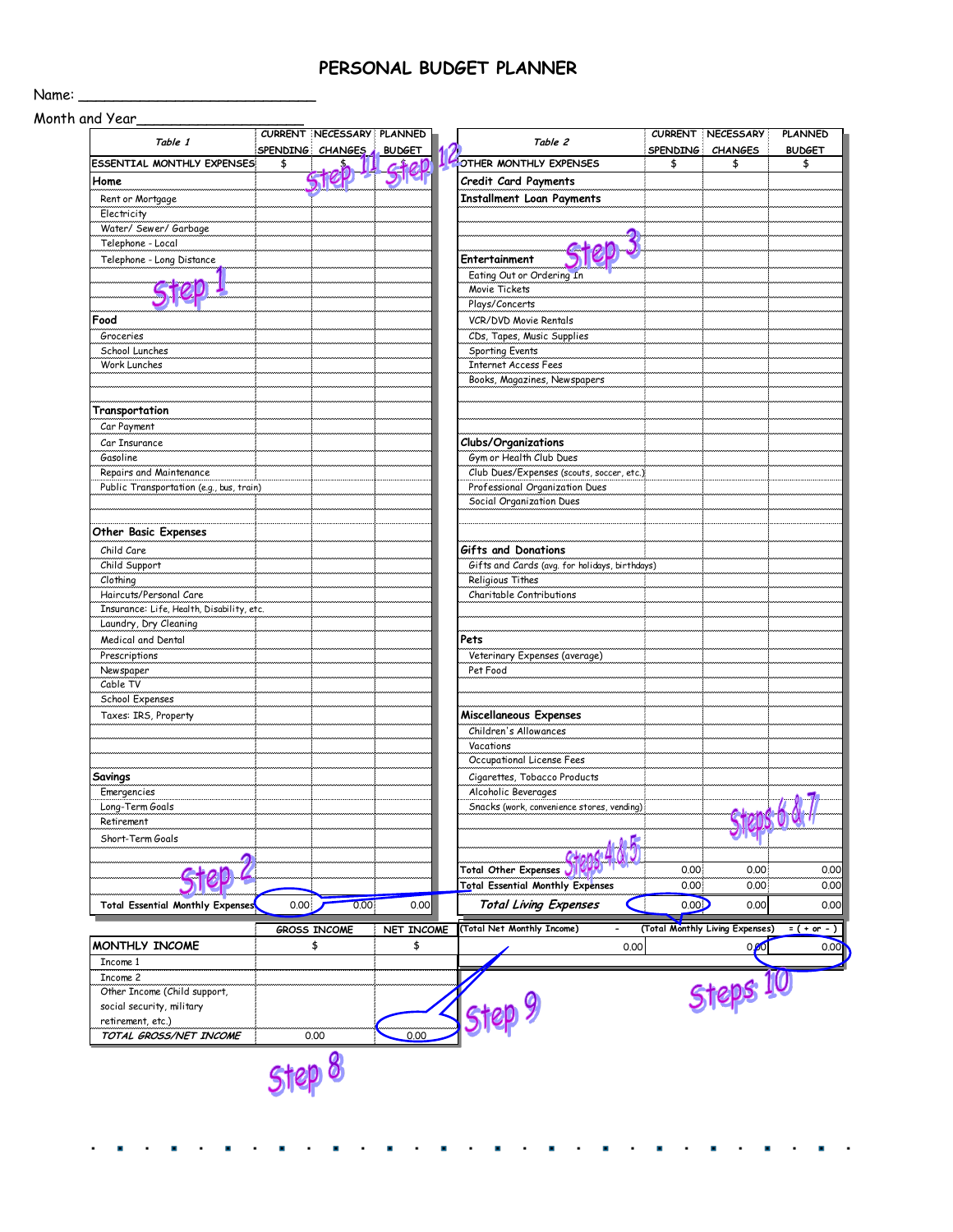## **Debt Reduction Strategies**

The following tips are designed to help you reduce your debt quickly and economically.

- 1. **Create a Budget and Stick With It**. Your budget should include all of your current expenses. Request a copy of the Personal Budget Planner for more information on creating a budget.
- 2. **Don't Borrow Additional Money to Pay off Debts or Bills**.
- 3. **Cut Expenses**. Get this number by analyzing your budget and determining where reductions can be made (e.g., eating out, buying snacks and lunch at work, going to the movies, etc.). Once you have determined how much you plan to cut, use this "found" money to pay down the balances on your debts.
- 4. **Optimize Your Monthly Payment**. Pay the maximum amount towards your highest interest rate debts. Pay the minimum amount on all other debts.
- 5. **Ask for Reduced Interest Rates**. Some creditors, especially credit card companies, will reduce your interest rates if you just call and ask. If you receive offers for other credits cards with lower interest rates in the mail, use those offers as leverage when you are re-negotiating your rates with your current creditors.
- 6. **Set Goals and Priorities**. Determine what's important. When you prepare to buy something ask yourself if this purchase is in line with the priorities you have set and will it help you reach your goal or delay it.
- 7. **Check out the website [http://www.vertex42.com/Calculators/debt-reduction](http://www.vertex42.com/Calculators/debt-reduction-calculator.html)[calculator.html](http://www.vertex42.com/Calculators/debt-reduction-calculator.html)** This site provides a free download Debt Reduction Calculator that allows you to determine the amounts you should be paying towards each of your debts and calculates the money you will save by paying your debts in the recommended order. Additionally, the program tells you when each of your debts will be paid off.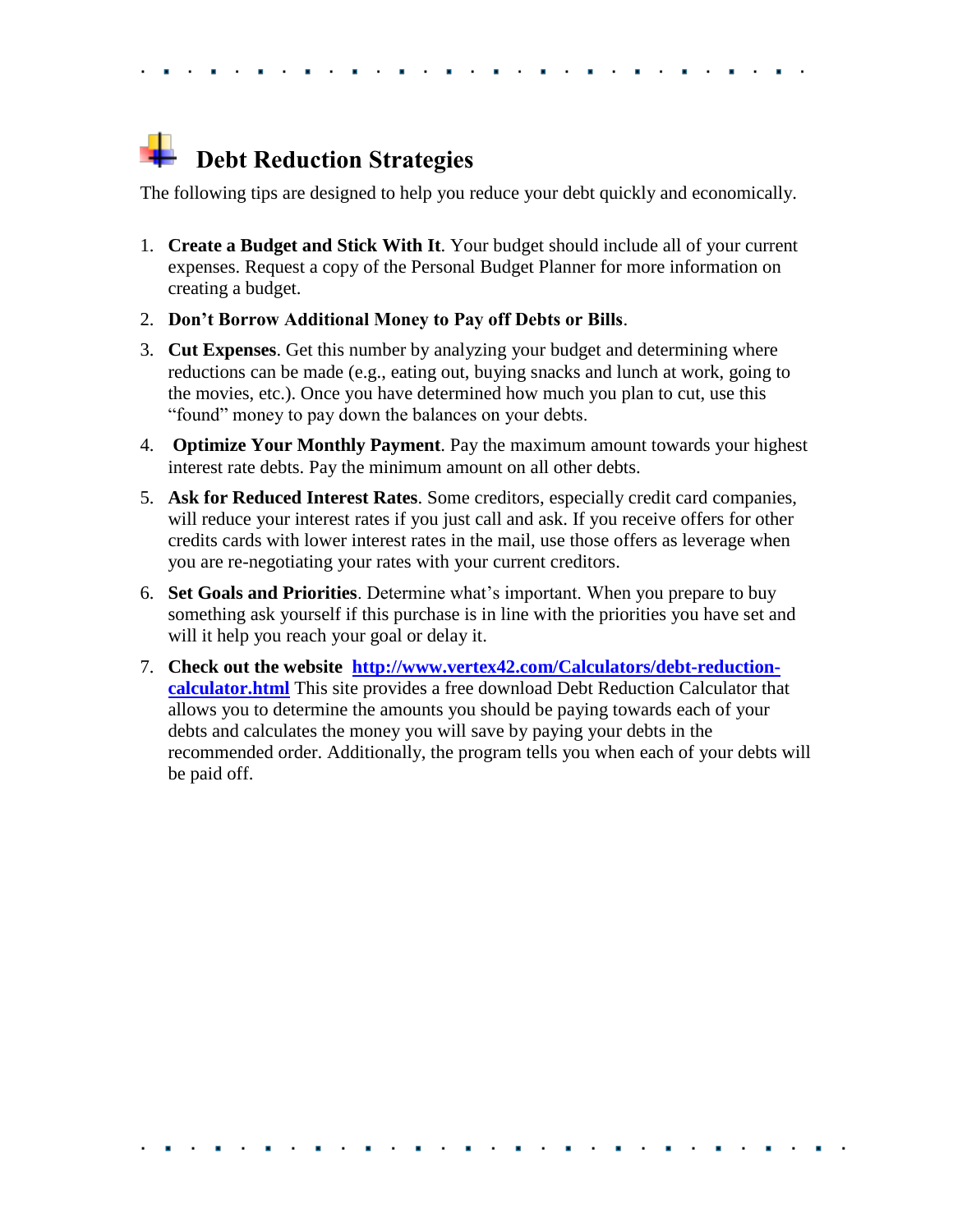**Seven Steps to Better Money Management**

The following tips are designed to help you manage your money more effectively.

**1. Calculate your Net Income**. Know all your sources of income after deductions, like income taxes and 401k, are removed. This number ultimately determines what you can spend each month.

**2. Create a Personal Budget**. A budget is your roadmap for spending and is a tool to help you achieve your financial goals. Save your receipts and take the time to add up all of your expenses for a month. Subtract your expenses from your Net Income, calculated in Step 1. If the result is a positive number, then you are living within the limits of your income. If the result is a negative number, your expenses are exceeding your income. Look for non-essential expenses that you can reduce and recalculate. Ask yourself if each expense is a "want" or a "need," and try to minimize spending on the "wants." Most importantly, once you create a budget, stick with it. Make adjustments, as necessary. Having a budget will allow you to control your money rather than your money controlling you. Ask your banker for a copy of the *Personal Budget Planner*, which will help you create a budget.

#### **3. Balance your Checkbook**.

The balance in your checkbook is a critical number in money management because it allows you to know exactly how much money currently you have to save or spend. Keeping an accurate checkbook register also allows you to review where you spend your money. Be sure to record all transactions, including ATM/Visa Check Card transactions, checks, and deposits. For more information on balancing your checkbook, request the brochure "Eight Simple Steps for Balancing Your Checkbook" from your banker.

**4. Minimize your Use of Credit Cards**. Millions of Americans are in debt. Credit card debt is an easy trap to fall into. The best way to avoid this trap is to avoid using credit cards altogether. If you like the convenience of a credit card, consider getting a check card instead. Check cards are accepted at most places that accept credit cards. The difference is that the expense is automatically deducted from your checking account balance, which reduces your urge to spend more than you have. Be sure to track each check card transaction in your checkbook ledger, just like you would if you wrote a check.

**5. Pay Down Your Debt**. If you have Credit Card debt or other debts, pay the maximum to your highest interest rate debts first and the minimum on lower interest debts to pay debts faster.

**6. Establish Savings**. Pay yourself, first. When you pay your monthly bills, write a check to yourself and put it in your savings accounts. If you get your paycheck deposited automatically, ask your employer about having a portion of your paycheck deposited to your savings account.

**7. Know Your Credit History**. Credit reporting agencies collect data regarding your credit repayment history and sell this information to lending agencies.

If your report shows that you are late paying bills, have maximized lines of credit, or have bankruptcies or other collection activities, this will negatively impact your ability to get credit.

You can request your credit report from the following credit reporting agencies:

Equifax [www.equifax.com](http://www.equifax.com/)

Trans Union [www.transunion.com](http://www.transunion.com/)

Experian [www.experian.com](http://www.experian.com/)

If you have been denied credit, you can get a copy of your credit report free. Otherwise, a small fee may be required.

If you find incorrect information in your credit report, contact the credit reporting agency. They are required to investigate the information within 30 days and delete the information if it cannot be verified. Your rights are further described in the Fair Credit Reporting Act.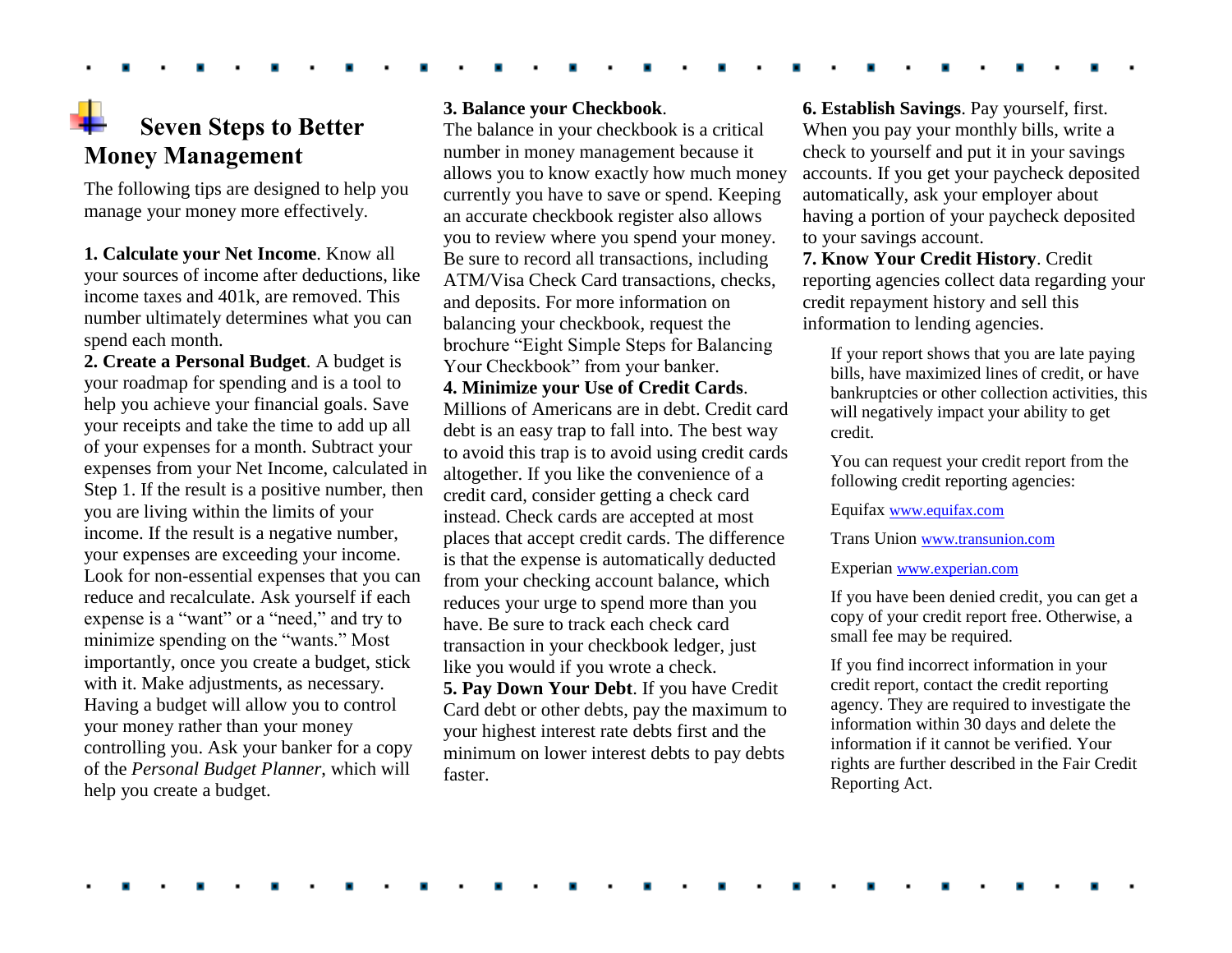| . |  |  |
|---|--|--|
|---|--|--|

 $\mathbf{u}$  .

 $\blacksquare$ 

 $\blacksquare$ 

 $\blacksquare$ 

 $\overline{\phantom{a}}$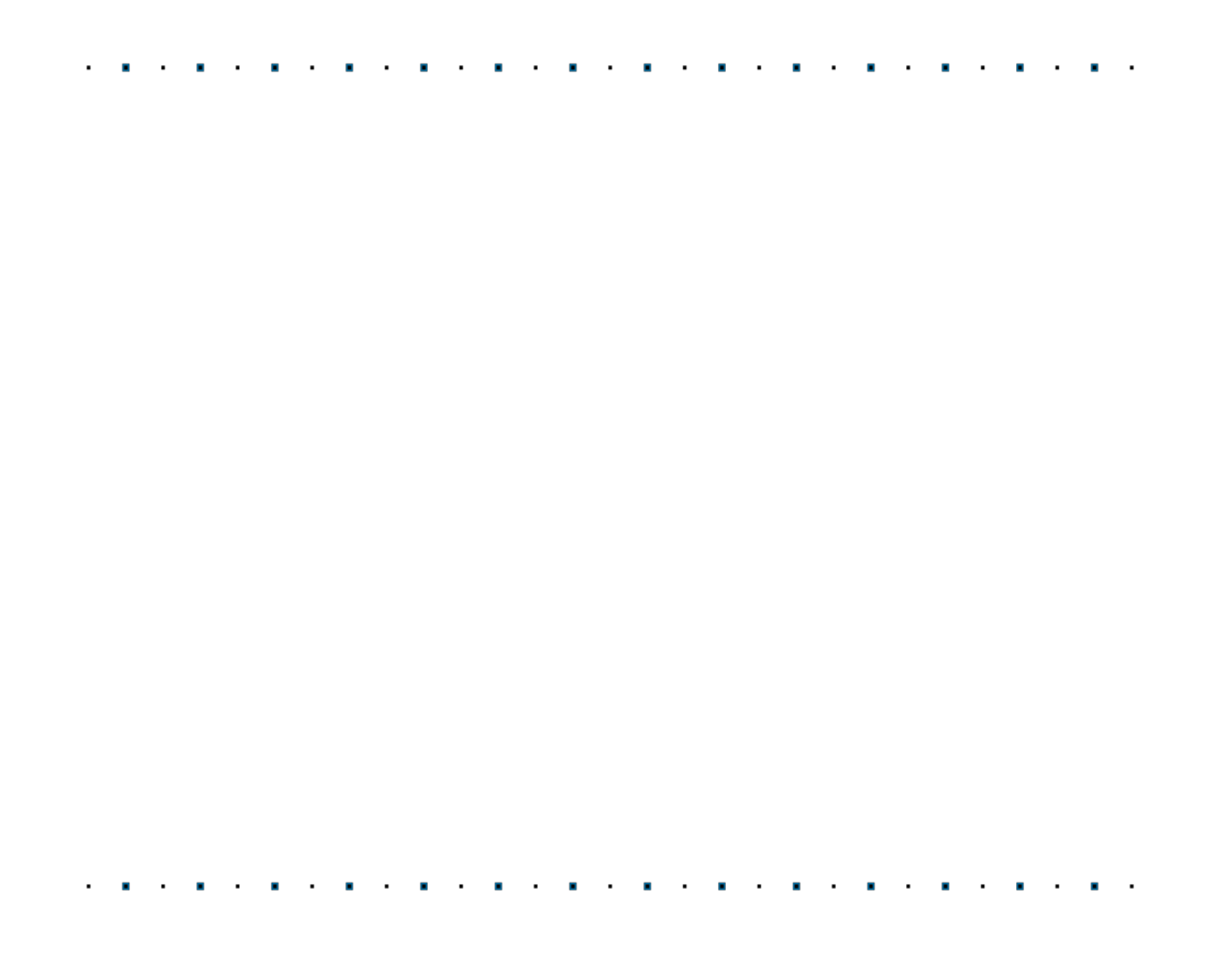## **Effective Strategies for Saving**

The following recommendations are designed to help you establish and or grow your personal savings.

- 1. **Pay Yourself First**. When you pay your monthly bills, write a check to yourself, first and put it in your savings account.
- 2. **Don't Borrow Additional Money to Pay off Debts or Bills**.
- 3. **Cut Expenses**. Get this number by analyzing your budget and determining where reductions can be made (e.g., eating out, buying snacks and lunch at work, going to the movies, etc.). Once you have determined how much you plan to cut, use this "found" money to pay down the balances on your debts.
- 4. **Optimize Your Monthly Payment**. Pay the maximum amount towards your highest interest rate debts. Pay the minimum amount on all other debts.
- 5. **Ask for Reduced Interest Rates**. Some creditors, especially credit card companies, will reduce your interest rates if you just call and ask. If you receive offers for other credits cards with lower interest rates in the mail, use those offers as leverage when you are re-negotiating your rates with your current creditors.
- 6. **Set Goals and Priorities**. Determine what's important. When you prepare to buy something ask yourself if this purchase is in line with the priorities you have set and will it help you reach your goal or delay it.
- 7. **Check out the website: [http://www.vertex42.com/Calculators/debt-reduction](http://www.vertex42.com/Calculators/debt-reduction-calculator.html)[calculator.html](http://www.vertex42.com/Calculators/debt-reduction-calculator.html)** This site provides a free download Debt Reduction Calculator that allows you to determine the amounts you should be paying towards each of your debts and calculates the money you will save by paying your debts in the recommended order. Additionally, the program tells you when each of your debts will be paid off.